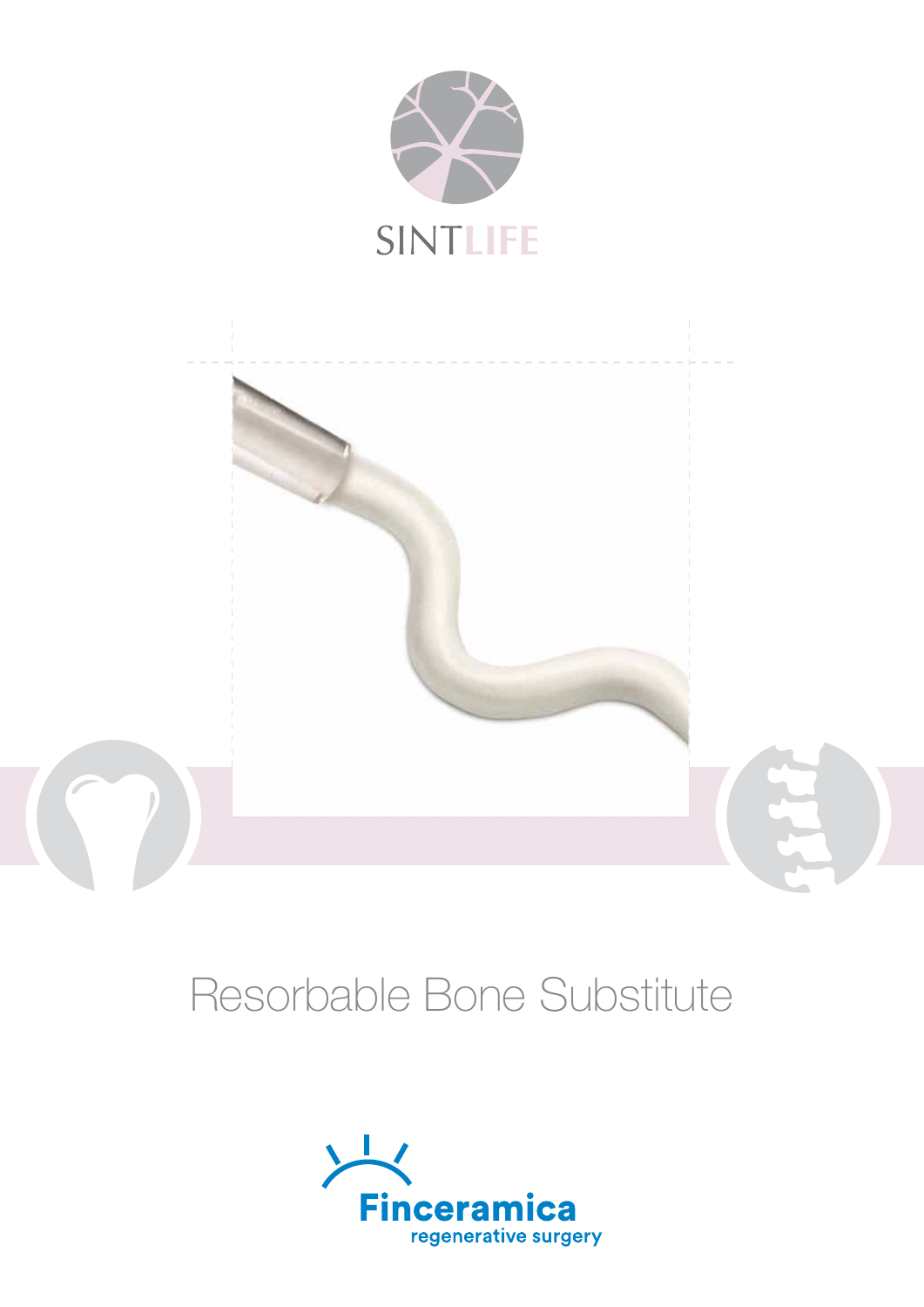SINTlife putty, and granules is a resorbable bone substitute made of magnesium-hydroxyapatite nanocrystals, the winning formula for bone generation.

Magnesium ions are introduced into the hydroxyapatite crystal cell in the same position and percentage as in the mineral phase of human bone.

## **Magnesium-hydroxyapatite just as nature intended**



### **Clinical applications**

### **Material resorption and new bone formation:** a synchronised process

SINTlife is a unique and innovative biomaterial that interacts with bone tissue-forming cells. Its biomimetic chemical composition, structured geometry, and surface properties allow cells to remodel and resorb SINTlife over a physiologically appropriate time frame (6 to 18 months). It remains in situ for the time required for bone growth and maturation. During the remodelling stage, osteoclastic resorption can be noticed around the SINTlife particles \*until the bone is fully regenerated. As a result, SINTlife promotes quick and effective physiological bone regeneration.

 $\angle$   $\angle$  = *SINTlife*  $\angle$  **O** = New Bone

\**Landi et al., J. Mater Sci: Mater Med (2008)*

*(40x trichromatic image). Courtesy of Prof. Trombelli*











*in a human body 45 days after surger (40x, CD68+ antibodies). Courtesy of Prof. Trombelli*

SINTlife is designed to be used in several surgical procedures:

### · Traumatology

- Upper and lower extremities.
- · Bone void filling  $Cysts - -$
- Spinal surgery
- Cage filling
- Posterolateral fusion

It has been demonstrated that the presence of Mg2+ deforms the structure of the hydroxyapatite crystal cell, making it unstable and biologically active. This way, it promotes bone formation as well as the remodelling and fast cellmediated resorption of the material.







*in a human body 5 months after surgery (polarised light). Courtesy of Dr Crespi*

Moreover, the presence of magnesium changes the chemical and physical surface properties of hydroxyapatite, which actively interacts with water molecules\* to capture the key proteins involved in osteogenesis.

\**Bertinetti et al. Langmuir (2009)*

SINTlife is intended to be used to fill bone gaps and voids.

It cannot replace standard procedures

for the treatment of bone defects.

Moreover, it must be used with appropriate mechanical stabilisation and internal fixation devices.